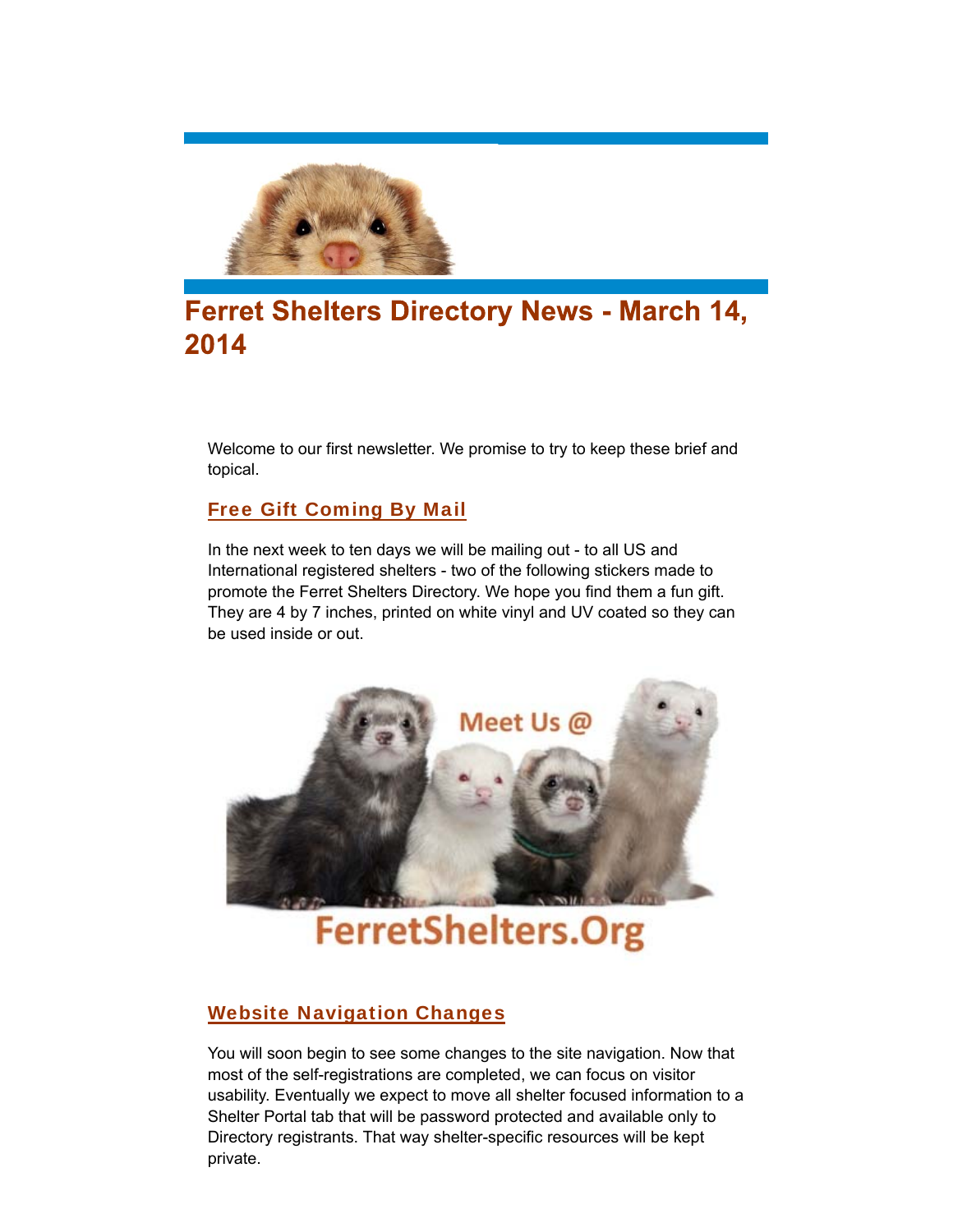No timeframe as yet. You will just see incremental changes occur over time.

### Shelter Resources Article

Vanessa Gruden (Ferret Assn of CT) added an article "How To Set Up A Basic Ferret Shelter Bookkeeping System" under the Shelter Portal/Shelter Resources tab of the website. (Note: its final placement may change a bit). This should be quite useful for new shelters or those who struggle with how to set up a system for tracking income and expenses within a shelter. It's designed for anyone not familiar with bookkeeping or accounting.

We hope to be adding more articles and resources to this section over time.

If you have anything to add to our library of shelter resources, please let us know at help@ferretshelters.org

#### Surveys

We are looking into a "free to near-free" tool to use to survey shelters on a variety of topics. The key criteria we desire are: confidentiality and, of course, allowing only one response per invitee. We think we have it narrowed down to 2 or 3 vendor candidates. More on that to follow.

#### Directory Registrants

Registrations are going well and we presently have about 70 shelters published. We appreciate the effort everyone made as this was more than simply providing "the basics." However, we anticipate the effort will demonstrate its value to both shelters and the ferret community at large.

Already we know the directory has been used to identify, via the zip code search function, ferret shelters within a particular radius of a city to facilitate a potential adoption and to assist both in a foundling situation and a large surrender need. Also Support Our Shelters has identified several new shelters that were never before published and now has them registered for potential support.

We are actively looking to get more shelters added and then will be looking for your support to add multi-species shelters who accept and adopt out ferrets in your area.

### Email Newsletter

Please bear with us if this arrives via an "email" one time or as a "newsletter" another time. We are testing out various products and trying to figure out what will ultimately work best given our budget constraints.

Thank you.

Ann Gruden Ferret Association of Connecticut, Inc.